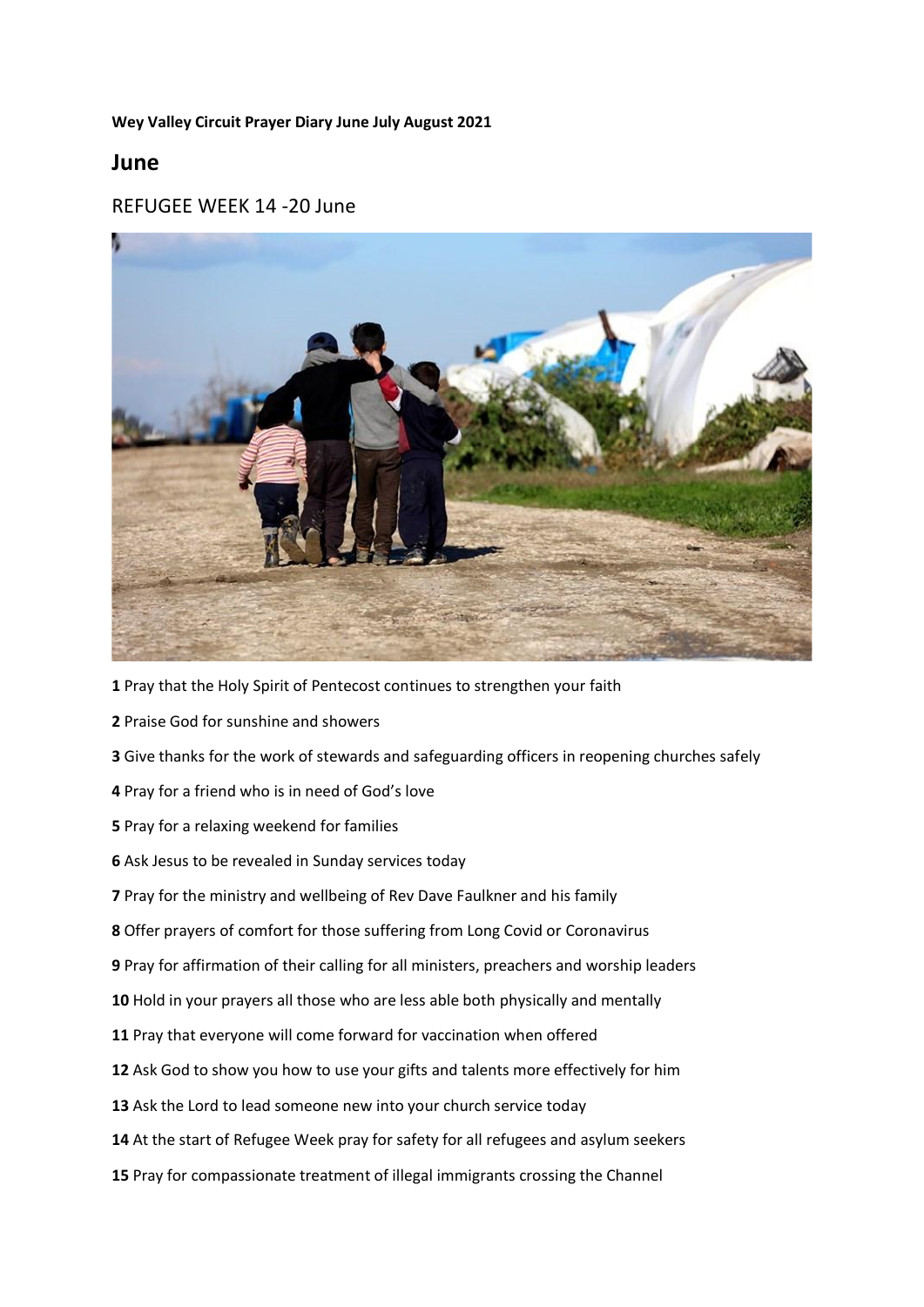Read the Refugee Week service and resources published by All We Can Pray for the work of All We Can with refugees in Jordan and Cox's Bazaar Meditate on the Parable of the Good Samaritan Luke 10.25-37 Pray in the words of STF 699 for what you can do to help the needy Sanctuary Sunday: pray for rescue for lone child refugees Give thanks as Coronavirus restrictions are lifted Pray for more people to come to know the saving love of Jesus Pray for children and young people taking exams Give thanks for Reverend Asif Das' ministry and for future wellbeing Pray for godly decisions at Methodist Conference Fill your life with praise (STF 73) On Conference Sunday pray for all Methodist ordinands Commit to weekly Bible Study at home or with a group Pray for effective mission and outreach work of Circuit churches Give thanks for the ministry of Rev Sydney Samuel Lake and for his family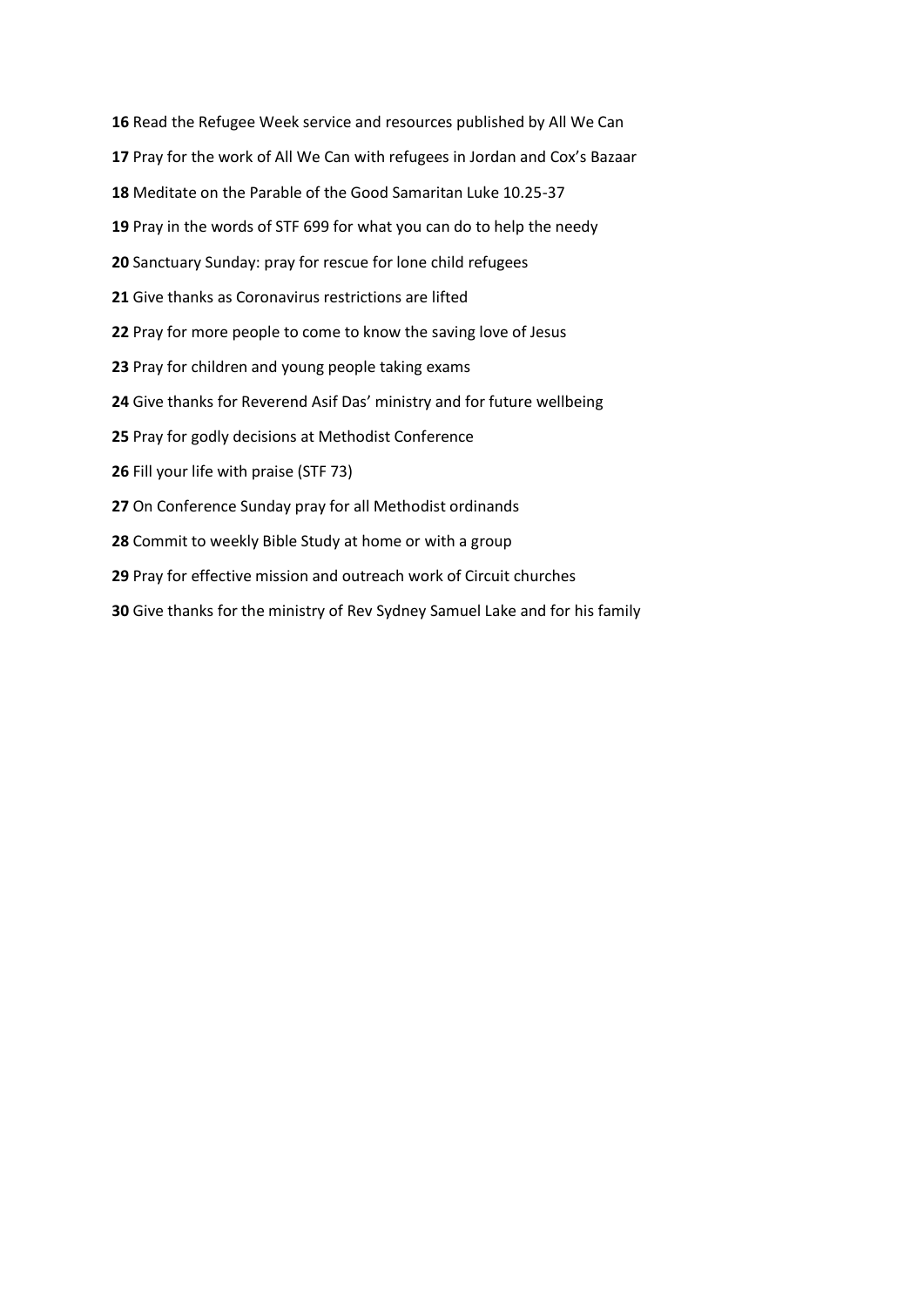**Wey Valley Circuit Prayer Diary June July August 2021**

## **July**



- Find a quiet place and meditate on Proverbs 10.12
- Give thanks for teachers as summer holidays approach
- St Thomas the Apostle's day share your doubts in prayer to God
- Churches have reopened pray for joyful worship together again
- Pray for all couples getting married at last!
- Pray for all those children moving up to secondary school
- Continue to hold in prayer older/vulnerable people who are still cautious
- Pray for the ministry and wellbeing of Rev Sam Funnell
- Confess any wrongdoing to God asking forgiveness
- Give thanks for family, friends and church family
- Give thanks for the work of AFC on Action for Children Sunday
- Pray for Rev Keith Beckingham as he returns from sabbatical
- Read Deut.11.18-21 and think how you can pass on your faith to your family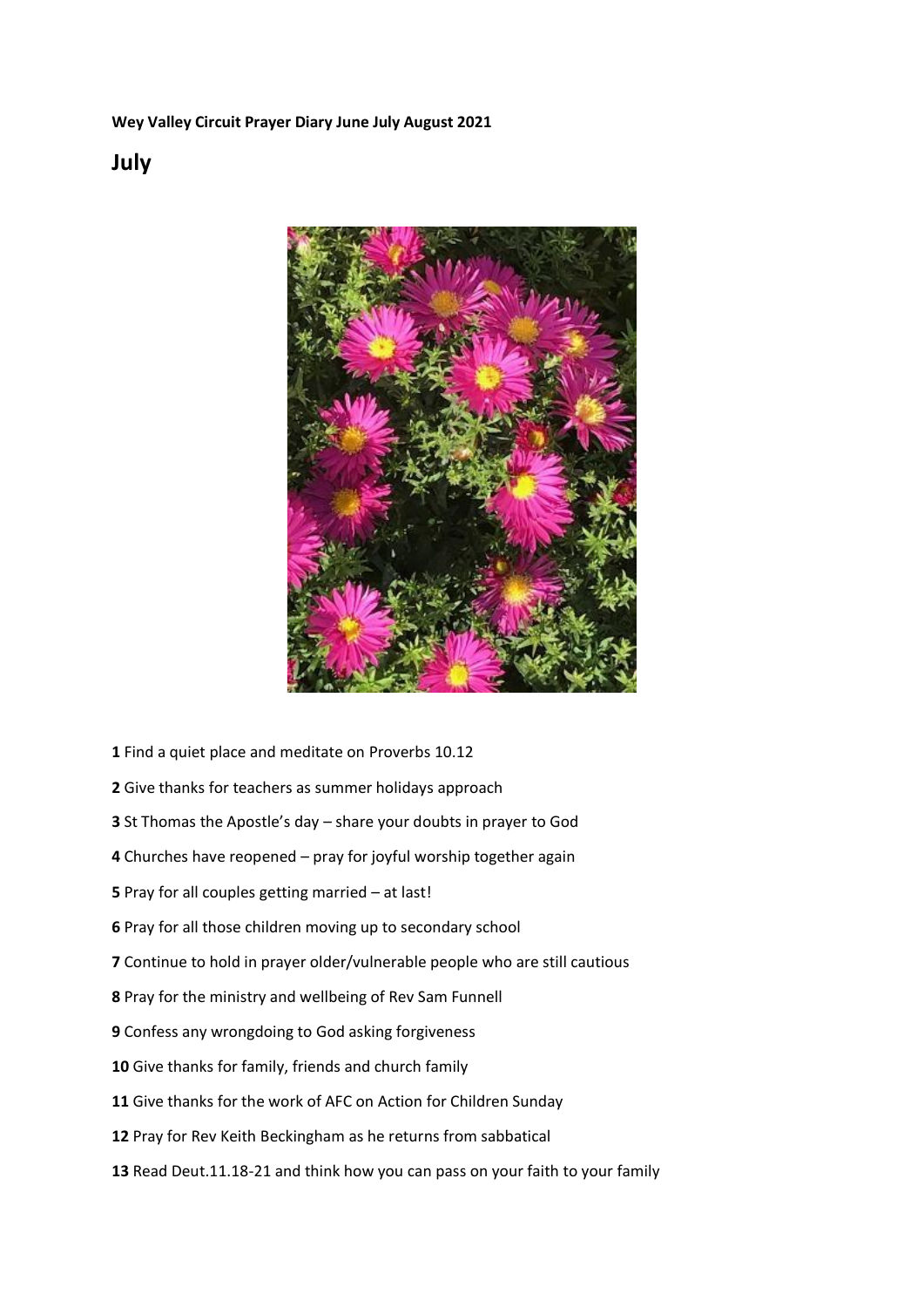- Thank God for the gift of Jesus Christ and read v5 STF 455
- Hold all those who are ill, in pain or anxious in your prayers
- Give thanks for the contributions of supernumeraries to Circuit work and worship
- Pray for rest, renewal and safe journeys for those on holiday
- Pray that God speaks powerfully to worshippers in church today
- Ask God to direct you to someone who needs help or prayer
- Remember that Jesus wept for Lazarus; stand by those known to you who are terminally ill
- Pray that all who are suffering from mental health problems seek and receive help
- Jesus loved justice: pray for fair treatment and equality between all genders
- Pray for wisdom, openness and compassion in government decision making.
- Say the Lord's prayer slowly and thoughtfully
- Praise God for raising up John and Charles Wesley, founders of the Methodist Church
- Hold Rev Adam Payne and his family in your prayers today
- Give thanks for the work of chaplains and faith leaders in hospitals and hospices
- Read or sing Jesus is Lord! STF 353
- Pray for your neighbours by name
- Pray for teenagers as they grapple with social and media pressures
- Pray for everyone to show more kindness to each other and to themselves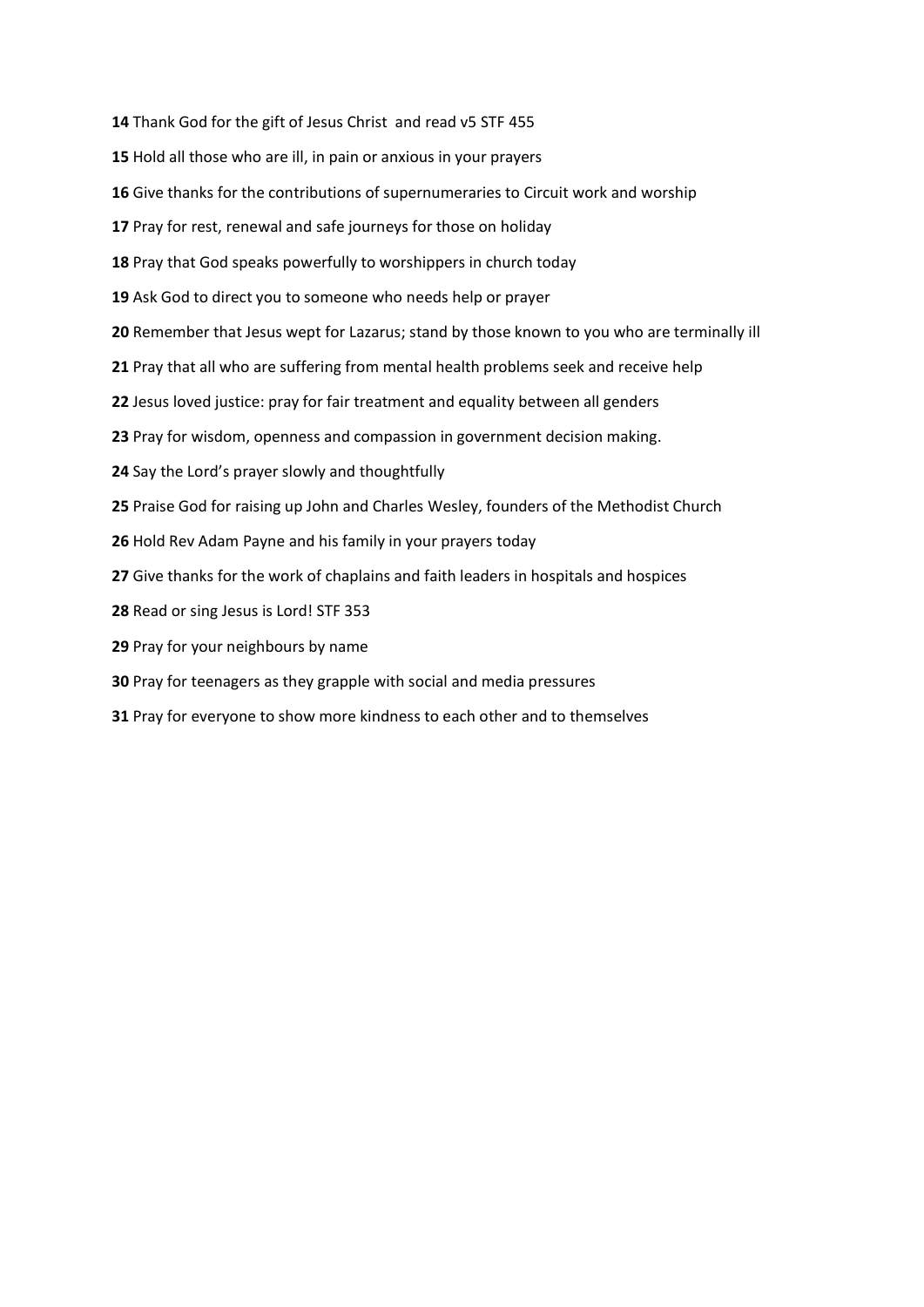### **Wey Valley Circuit Prayer Diary June July August 2021**

# **August**



- Pray for God to speak through all preachers leading church services today
- Praise God for times of rest, relaxation and holidays
- Light a candle and take five minutes to be with God
- Pray for relief for the suffering people of Yemen and Afghanistan
- Pray for a fairer sharing of vaccines across the world
- On Hiroshima Day, pray for an end to violence and war
- Praise God for small kindnesses from unexpected people
- "His presence makes the feast" STF 590 Offer prayers for Holy Communion services
- Think of one person who has encouraged your faith and give thanks for them
- Pray for clean water for all those without access to it
- Give thanks for the work of Compassion which sponsors the poorest children
- Pray for the work of the Baby Bank at Cranleigh, for food and clothing banks
- Pray for all those hurt by false news in the media
- Pray for all who have lost loved ones, recently or many years ago
- Pray for children in Junior Church today
- 16 Pray "Jesus be the centre" STF 447
- Say a prayer of concern for prisoners and prison staff
- Give thanks for carers and residents in residential homes
- Meditate on the words of John Wesley "Lord let me not live to be useless."
- Give thanks for church volunteers who maintain our church buildings